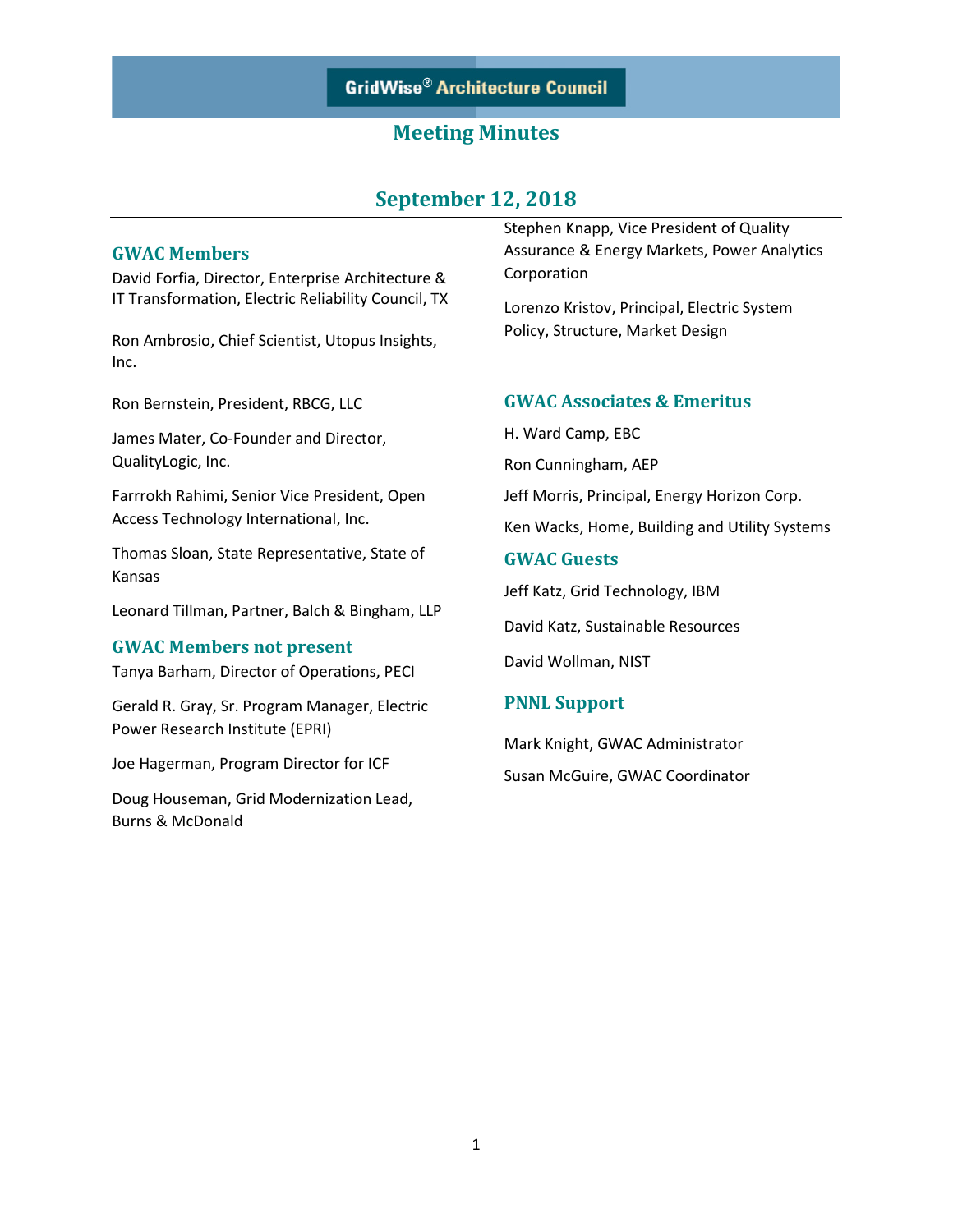# **September 12, 2018**

A quorum was reached but the GWAC minutes had not been distributed for August. They will be sent out to the GWAC after the meeting.

The July minutes have been edited and are posted on the GWAC website. The NIST meetings have been added to the conference list.

The Interoperability Challenge notice from Steve Widergren has been sent out to the GWAC.

Ward Camp with EBC was nominated to be the liaison for the Blockchain consortium.

Gordon Matthews has told Mark Knight that he wishes to remain on as a GWAC Associate.

Ron Cunningham, AEP has been added to the GWAC Associate website.

Ken Wacks greeted the group from an awards ceremony in Washington DC. He noted that he is receiving an "IEC 1906 award" for standards development from the International Electrotechnical Commission (IEC). Ken gave his liaison information, the next ISO/IEC meeting will be held at Tysons Corner, VA, Sep 24-28; anyone interested in attending this meeting should contact Ken at [www.kenwacks.com](http://www.kenwacks.com/)

Mark went through the status of the action items from last month.

Leonard Tillman and Mark Knight are planning to discuss TE Framework refresh. Leonard said that he had some comments about soften some things but no major changes. Mark promised to follow up with him on this.

Mark will also follow up with Gerald Gray to get his input.

#### **Action: Mark Knight to discuss the TE Framework refresh with Gerald Gray and also with Leonard Tillman.**

Mark noted that Roadmap comments are requested from anyone who wishes to contribute.

The NIST newsletter that David Wollman sent to Mark Knight will go out with the August Minutes.

Invitations have gone out for the Grid 3.0 Resilience workshop to be held in Washington DC on Oct. 30, 31.

Farrokh noted that he recently returned from travel out of the country. He will submit an abstract for a GWAC panel on Transactive Energy at the IEEE ISGT. The title is: Grid Connected Buildings as a Transactive Hub. David Forfia has sent him four names. The email gave four names, Mark Knight, Gerald Gray, Ron Ambrosio, and Ron Bernstein. Farrokh will get this submitted before the deadline which is the end of September.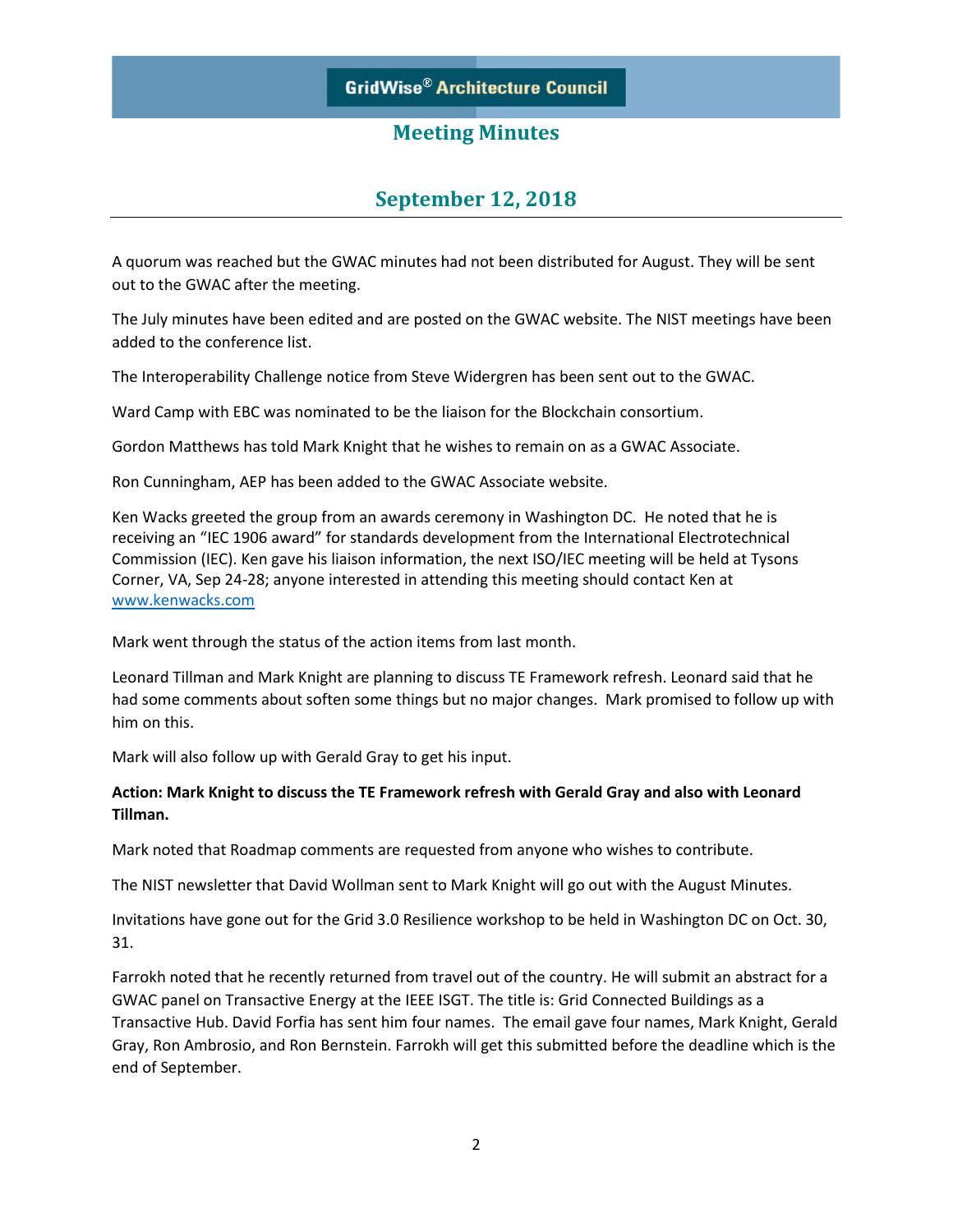## **September 12, 2018**

Mark said we will use the same format that we usually do for the AHR Expo. Farrokh will submit it on behalf of GWAC, he will check with Mark Knight.

#### **Action: Farrokh to submit a GWAC panel session for the IEEE ISGT after Mark sends out an email to the panelists to confirm their intent to participate on the panel.**

Mark displayed the list of upcoming GWAC related conferences. It is a long list.

Chair David Forfia asked for a motion to accept Ward Camp as the Energy Blockchain Consortium liaison. The vote was taken and there were no objections.

The Energy Blockchain Conference is on the list - Ward can send a discount code to GWAC members who may want to attend: [ward@energy-blockchain.org,](mailto:ward@energy-blockchain.org) although he will be out of the country for two weeks but will try to respond when he can. Ward noted that EBC is about applications for the wholesale/distribution level, P2P, behind the meter and includes the world of electricity and gas. The EBC mission is to educate without pre-ordained outcomes. They will look at use cases with a large stakeholder presence. They want to look at standards, integration and interoperability issues. There are a number of EBC technologies out there, they want to look at Interoperability and use cases.

#### **Action Mark: Farrokh asked Ward to send the EBC meeting notice out to the group and the discount code. Ward will send it to Mark to distribute. People can contact Tony Giroti in Ward's absence.**

Jeff Katz noted that he is giving a talk on microgrids and resiliency at the World Energy Engineering Congress, Charlotte, NC, October 17-19, 2018. He also noted that the conference name is not correct in the GWAC conference list.

Jeff also asked if there would be enough GWAC people at DistribuTECH to have a GWAC F2F. Mark said if we have 4 or 5 people it would make sense to do that.

#### **Action Susie/Mark: Correct the name of the WEEC in the GWAC conference list.** *Completed.*

#### **Action Mark: Track planned GWAC participation at DistribuTECH to hold a GWAC F2F if feasible.**

#### **GWAC Website Refresh - 2019**

Mark Knight is creating a plan for refreshing the GWAC website in fiscal year 2019. This will be sent to DOE for their consideration regarding funding support.

Ron Bernstein noted that he has created a database model, and he would be happy to help guide the website refresh process. He suggested a survey of what people want on the site and what content should be archived and what can be kept active.

Mark said he likes the idea of a survey. Mark gave an example of when the TE Roadmap was posted on the GWAC website, it was listed under Transactive Energy and also under Publications. He said that the site has things posted in multiple places and it looks somewhat messy. He sees the need for a better plan and wants to move quickly. He agreed with Ron Bernstein, that a survey should be helpful for that.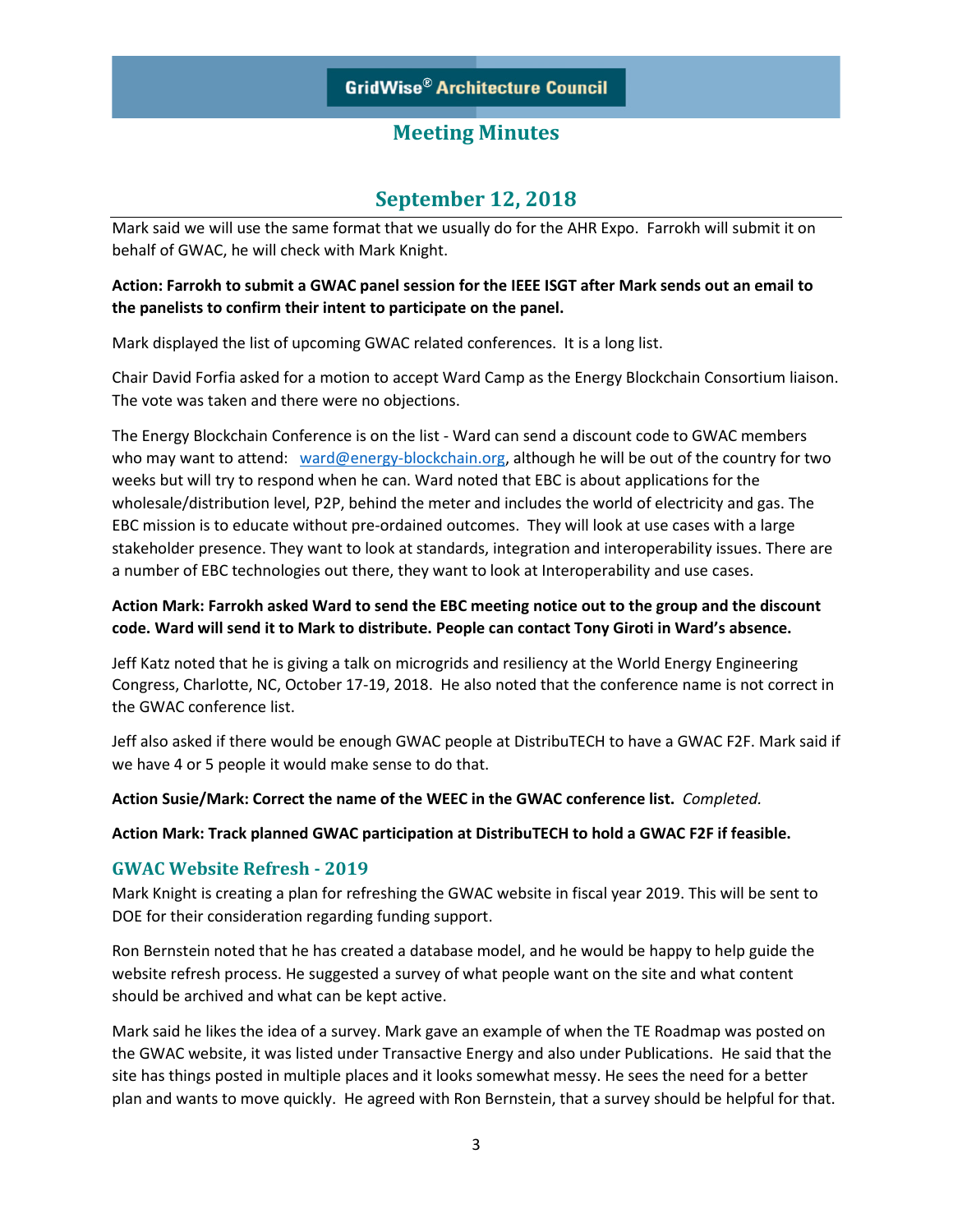### **September 12, 2018**

Mark noted that on the last call he asked for suggestions related to changing the GWAC website. He is wanting to update both the technology behind the site and to refresh the look and feel of the site. He needs to write up a suggestion to be able to request funds from DOE for this. He wants to focus on current information and set aside some of the older information. Any ideas are welcome.

Ron Ambrosio thought an archive would be good for older material but he didn't want to see it discarded.

Ron Bernstein said he could help suggest a way to search for older info from tags but without clearing them off the site. A way to keep them available. He would be happy to help guide the process, he has a lot of experience.

Ron Bernstein suggested that Mark make an outline what's there as far as documents. He also suggested a survey of GWAC members to get input about what changes are needed.

**Action: Mark and Ron Bernstein to talk later about changes to the GWAC Website and also about how to map out what is currently on the website. They will also put together a survey for the GWAC to provide input about website changes.**

#### **New Member Call in October**

Council members serve as individuals, not as their company. Membership is for a two year period. New members will be in place by Jan. 1 but will be announced in mid to late Feb. The call will go out in October.

Mark is currently talking with council members individually to see who wants to continue on and who does not.

#### **2019 TESC Planning**

Mark reviewed the planning to date regarding TESC. He has been talking with IEEE and has put some preliminary cost estimates together. He is not sure what IEEE has decided but he is working on setting up a call.

University of Minnesota has said they are interested in hosting the 2019 conference. So they are a potential partner and venue.

SGNW – Mark talked with them as a back up to the IEEE as the organizer and they indicated an interest and connections in the area. They had been a solid partner for the first four years of this conference. They have connections in the Minneapolis area. Mark would like to get SGNW more formally involved.

At this point there are many unknowns but some encouraging signs. If we do move forward with IEEE PES they do have a lot of experience to help us.

David Forfia said he is worried about the time line and hopes we can finalize everything quickly.

The date should be the second week of June, 2019 11, 12, 13 of June looks likely.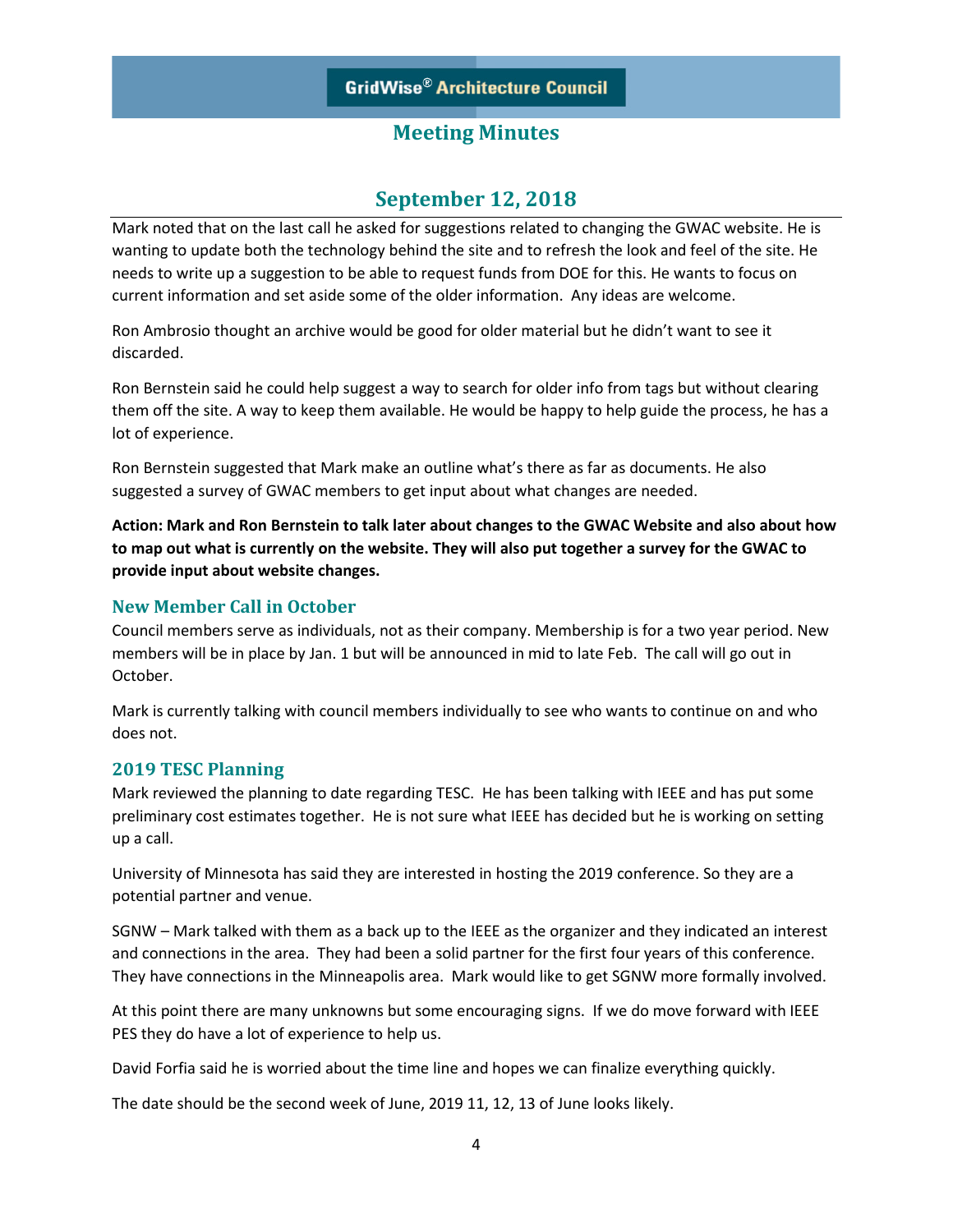## **September 12, 2018**

Mark said that based on the tutorial interest this year should have a full day of tutorials such as 2 in the morning and 2 in the afternoon. IEEE was in favor of this.

#### **TE Framework update**

- Additional edits to early sessions
- Updated text for Section 4.1 (Leonard, Chris)
- Updated text for section 4.2 (Lorenzo, Farrokh)
- Gerald sent text to Ron for review for Section 4.3
- Updated text for section 4.4 (Doug)
- Discuss architecture diagram with Gerald Gray
- Needs to be completed by the end of Sept.

Mark has a set of diagrams, each one has a different look and feel. He is hoping to get things more consistent. He is working with Gerald Gray on the architecture. Ron Ambrosio and Mark are working with the NIST diagram, and they may simplify it and use a version of it.

#### **TE Roadmap**

Mark is using Stuart McCafferty's suggestions on the Roadmap. So far those are the only recent comments that have come in. Some changes may not fit such as the Cyber – IOT area. It is moving closer to being published once changes are made.

#### **GWAC F2F/Grid 3.0 Resilience workshop – Oct. 30, 31, Washington DC**

Grid 3.0 will be hosted by GWAC. The workshop is by invite only and have gone out by email. EPRI will be doing the registration. Replies to registrations will be responded to by Mark Knight, Ron Melton and/or Don Von Dollen. And reminders will also go out for those who have not responded to the invite. The focus is in improving resilience at the distribution level.

Ron Cunningham said Jeff Taft's presentation at ERCOT about a year ago fired discussions across several groups and this became the basis of the content of this meeting. He added that to leverage this and go forward the planners believe we need to make systems that are more resilient, more than what we have today. Ron is looking forward to contributions from the meeting participants and he emphasized that this will be a participatory event.

Ron Bernstein asked about the registration information so that he can make travel plans. Mark said he thought this would go out on Friday.

Farrokh said that he has made his travel plans to attend the GWAC Face to Face meeting.

Mark noted that after the GWAC meeting lunch will have to be purchased, there will not be a lunch provided.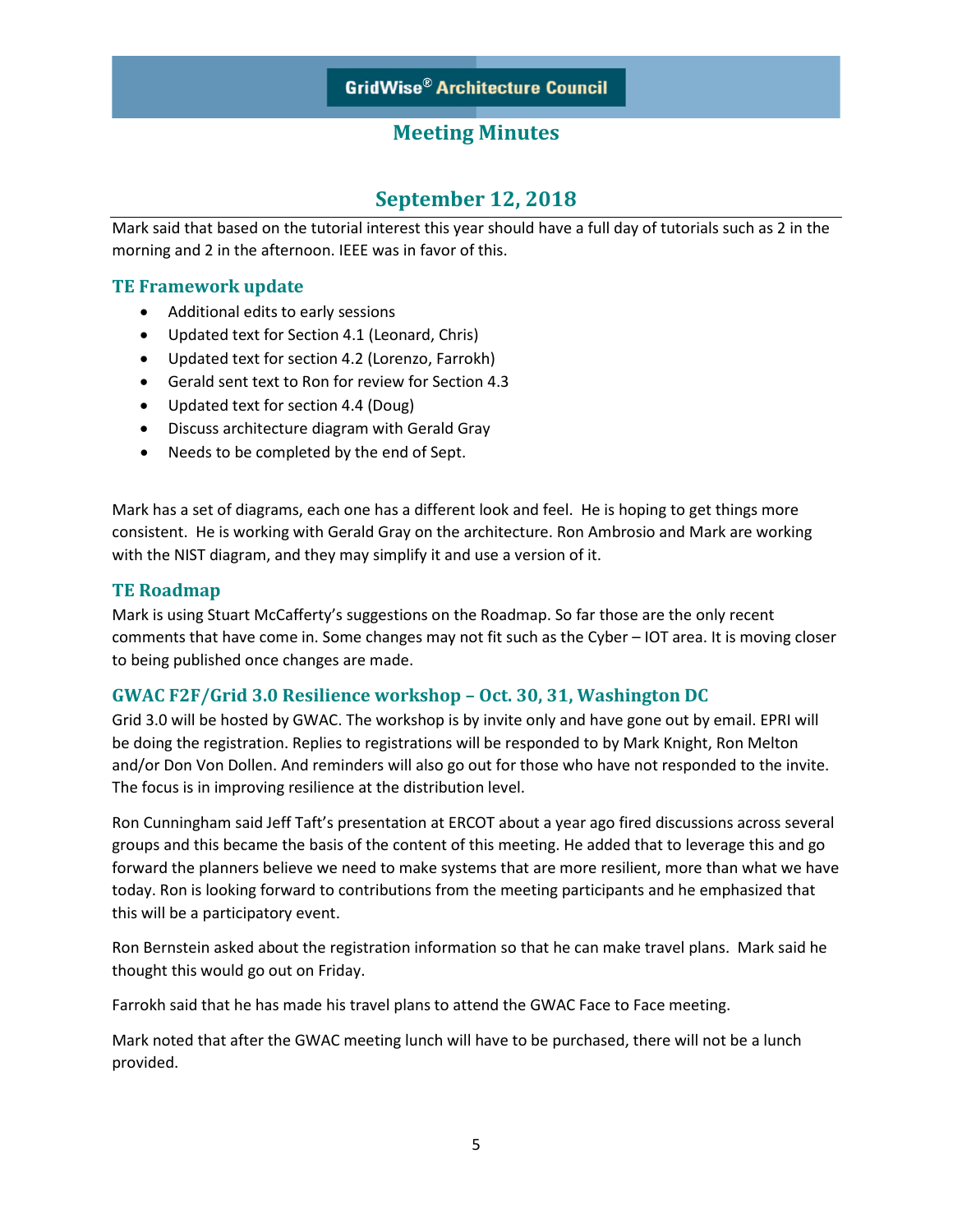## **September 12, 2018**

Ron Bernstein would like more information on sponsoring the GWAC lunch, Mark said he expects about 15 people to attend.

#### **Action: Susie to send Ron Bernstein the information on lunch costs for the GWAC. Ron would try to help find a sponsor for this lunch to keep the meeting continuous.** *Complete*

Farrokh asked if the Resilience workshop is looking for speakers, attendees or sponsors. Mark is wanting GWAC members to help with leading breakout discussions. Farrokh said he has some material relevant to the meeting that he will send to Mark.

#### **Action Farrokh: send workshop information to Mark Knight for the resilience workshop and Grid 3.0**

#### **Action: GWAC members interested in speaking at the workshop to contact Mark and he will follow up**

Mark said GWAC is convening the meeting and that it would be appropriate for them to have a couple of speaking roles at the meeting.

Ron Bernstein said he would be happy to facilitate the breakouts and also to record the sessions.

Mark said that with three breakouts it might be difficult and Ron agreed that the quality might not be great. Mark also said that this GWAC meeting will not be an online meeting because of the breakout sessions.

James Mater said he doesn't know much about Resilience. He said he feels he is a novice is this area. He would be happy to help facilitate but he is coming to learn.

Mark noted that everyone has slightly different views on resilience and so James perspective might be helpful in making others aware of this issue.

Mark expects the workshop registration site to be up very soon and he encouraged everyone to make their travel plans now.

#### **GWAC White papers**

The White paper on Smart Buildings as Transactive Hubs is something that Mark will act as the lead for.

Regarding the Valuing Control paper, Stephen Knapp has been leading it but he and Mark have not connected yet.

Ron Bernstein related to on Smart Buildings, by noting that ASHRAE has this week put together a request for participation to create a white paper as a design guide to integrate with a smart grid. They want to know how to design a building to communicate with the grid. Pricing signals, open ADR and control signals are addressed in this request. They asked Ron Bernstein to contribute to it. He said this came from their corporate office. Ron can share the summary with Mark Knight and they will talk later offline.

Ron Bernstein shared the mission statement from ASHRAE in the sidebar: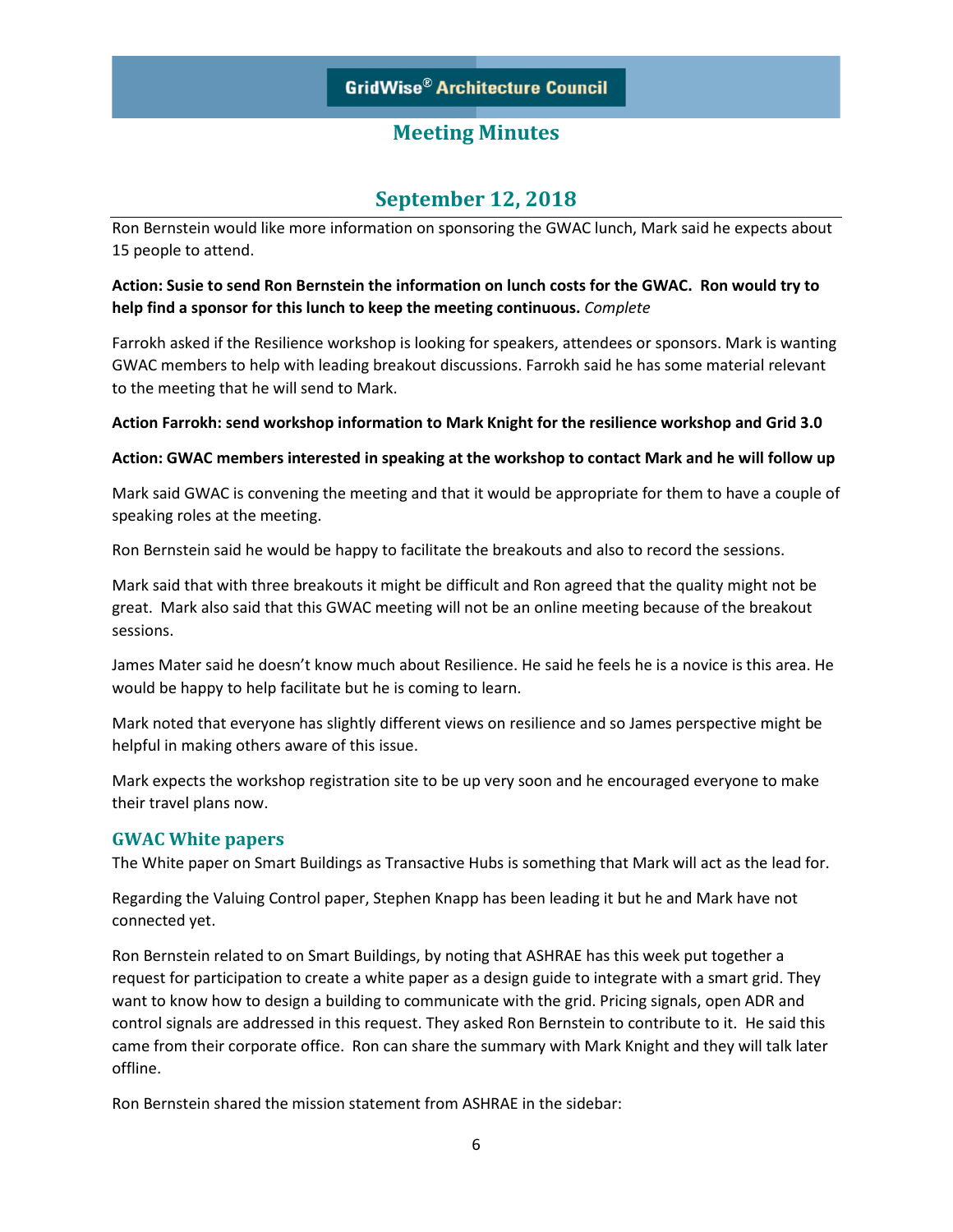## **September 12, 2018**

*"An Ad Hoc committee has been formed to develop a user's guide that serves as an education tool to inform building professionals about the smart grid and the role of buildings in it, and to provide practical information about concrete steps to prepare and operate a building in a smart grid environment. As the Ad Hoc prepares a work statement and RFP for this project, they are looking for potential bidders to reach out to for this project."*

#### **Action: Mark Knight and Ron Bernstein to talk off line about the new initiative from ASHRAE on Smart Buildings.**

David Wollman gave the name Steve Bushby, NIST as someone who has been working with AHRAE leadership on some of these initiatives and might be able to provide some additional information.

Ron Bernstein said if this does flow through it can be discussed at the January ASHRAE meeting and noted it seems very timely and he suggested that GWAC try to get Steve Bushby, NIST to come to the January ASHRAE meeting and talk about this new initiative.

#### **Action Mark: Prioritize this possibility, follow up with Steve Bushby and Ron Bernstein on it.**

Rahul Bahadur on the Valuing White paper he will follow up with the team members in the next couple weeks.

Mark said that if Rahul could get a call together and create a title, then discuss a work scope it would really help to move this paper along. Stephen Knapp has seemed to be very busy so if Rahul as a team member could help move it forward that would be a good thing.

#### **Action: Rahul Bahadur to schedule a meeting on the Valuing Control white paper**

David Wollman provided side comments about a meeting tomorrow as his Liaison reports to be sent to the group. **Completed**

#### **GWAC Related Conferences and Events**

- ISO/IEC Tysons Corner, VA, Sep 24-28
- Microgrid & DERS Summit, Sept. 25 26, 2018 in Alexandria, VA
- Solar Power International (SEPA), Anaheim, California, Sept. 24-27, 2018
- Anaheim Smart Grid Conference hosted by CEATI on Oct 2-3 2018
- Smart Grid Northwest Conference, "Grid FWD," Oct. 10 11, 2018, Vancouver BC, Canada
- 5<sup>th</sup> Annual Demand Response and Distributed Energy Resources Oct. 16 17, Costa Mesa, CA
- World Energy Engineering Congress, Charlotte, NC, October 17-19, 2018
- 4 Regional NIST meetings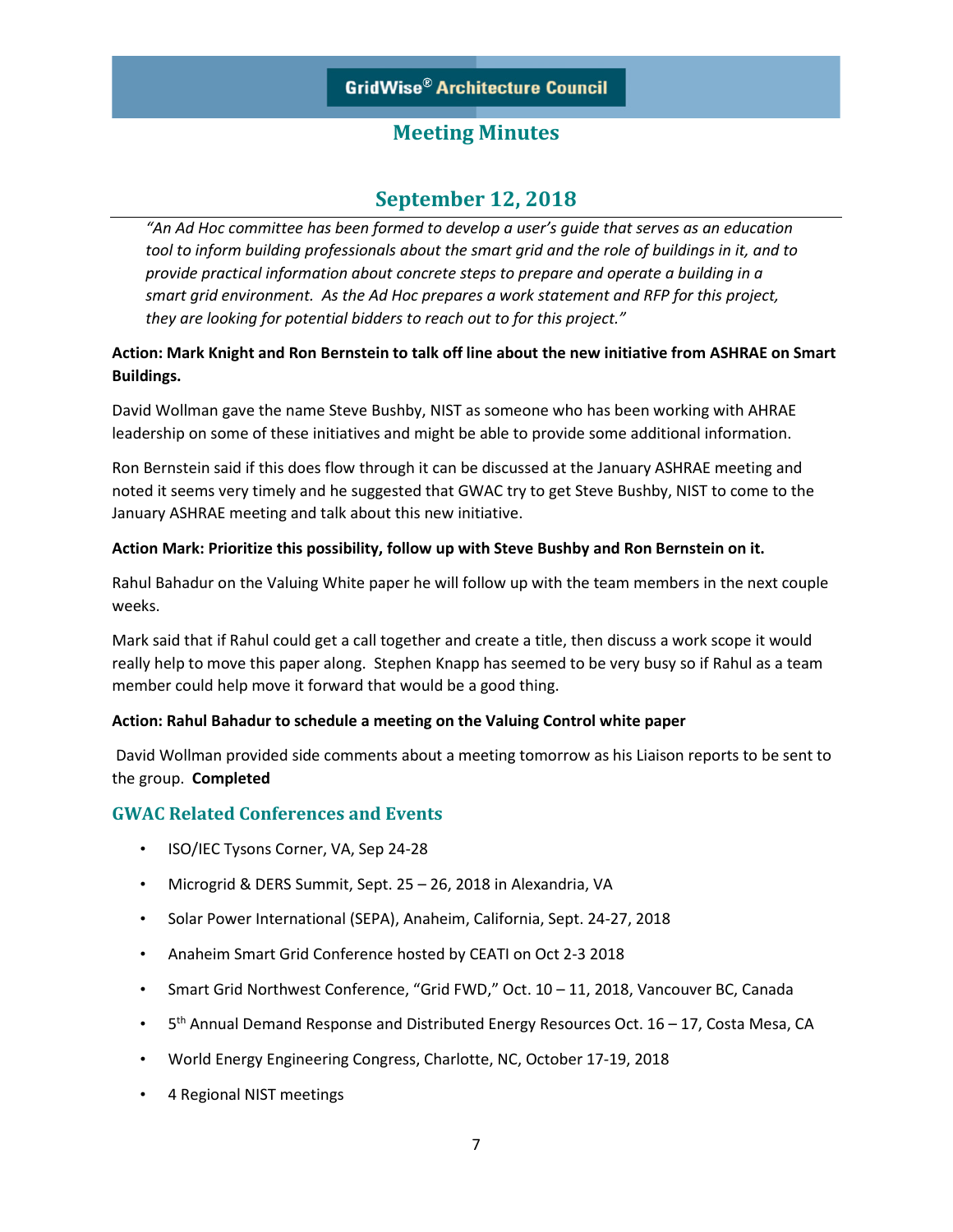# **September 12, 2018**

- September 12 at the Georgia Public Service Commission in Atlanta, Georgia (Southeast)
- September 27 at the Indiana Utility Regulatory Commission in Indianapolis, Indiana (Midwest)
- October 16 at the California Public Utilities Commission in San Francisco, California (West) • November 29 at the Rhode Island Public Utilities Commission in Warwick, Rhode Island
- GWAC / Grid 3.0 Resilience Workshop, DC, Oct. 30 31, 2018
- Energy Blockchain Consortium, Nov. 1 2, 2018, Hilton, Orlando Florida
- POWER-GEN International, Orlando, FL, December 4 6, 2018
- ASHRAE Winter Conference, Atlanta, GA, Jan 12 16, 2019
- DistribuTECH, New Orleans, Feb 5 7, 2019
- Smart Energy Summit, Austin, TX, Feb. 18 20, 2019
- IEEE ISGT, Washington DC, Feb. 18 21, 2019

#### **Liaison Reports**

NIST – David Wollman – will send email about the message above

SEPA David Forifa – SEPA TAC is next Tuesday, nothing changed since the last call.

EPRI - Gerald Gray is helping with the Grid 3 resilience workshop on behalf of EPRI

ASHRAE – Ron Bernstein – the GWAC spot at ASHRAE has been accepted in January (2 hours are reserved). Speakers are still needed, that is the next step. We will focus on the model of building to grid integration and how to design the specifications.

GWAC will be sending an email blast out about the AHR Expo.

#### **Action: Mark K to follow up with Ron B on this GWAC session in Jan. at ASHRAE**

IEEE - Farrokh Rahimi said that for ISGT and PES for next year, they are in need of a 4 or 8 hour tutorial. Now is a good time to be planning for these opportunities. The IEEE application is the same for ISGT, or PES general meeting or both. The deadline is the end of Sept. There are opportunities available.

EBC – Ward Camp not on the call now but Mark or Susie will send out an email with the discount available for GWAC members for their upcoming meeting.

NARUC – Chris Villarreal not on the call,

Ken Wacks (ISO/IEC) gave his input earlier about the meeting at Tyson's corner which is listed on the GWAC conference list. Anyone wanting to attend should contact Ken.

#### **Adjourn**

Chair David Forfia asked for a motion to adjourn the meeting 42 minutes early.